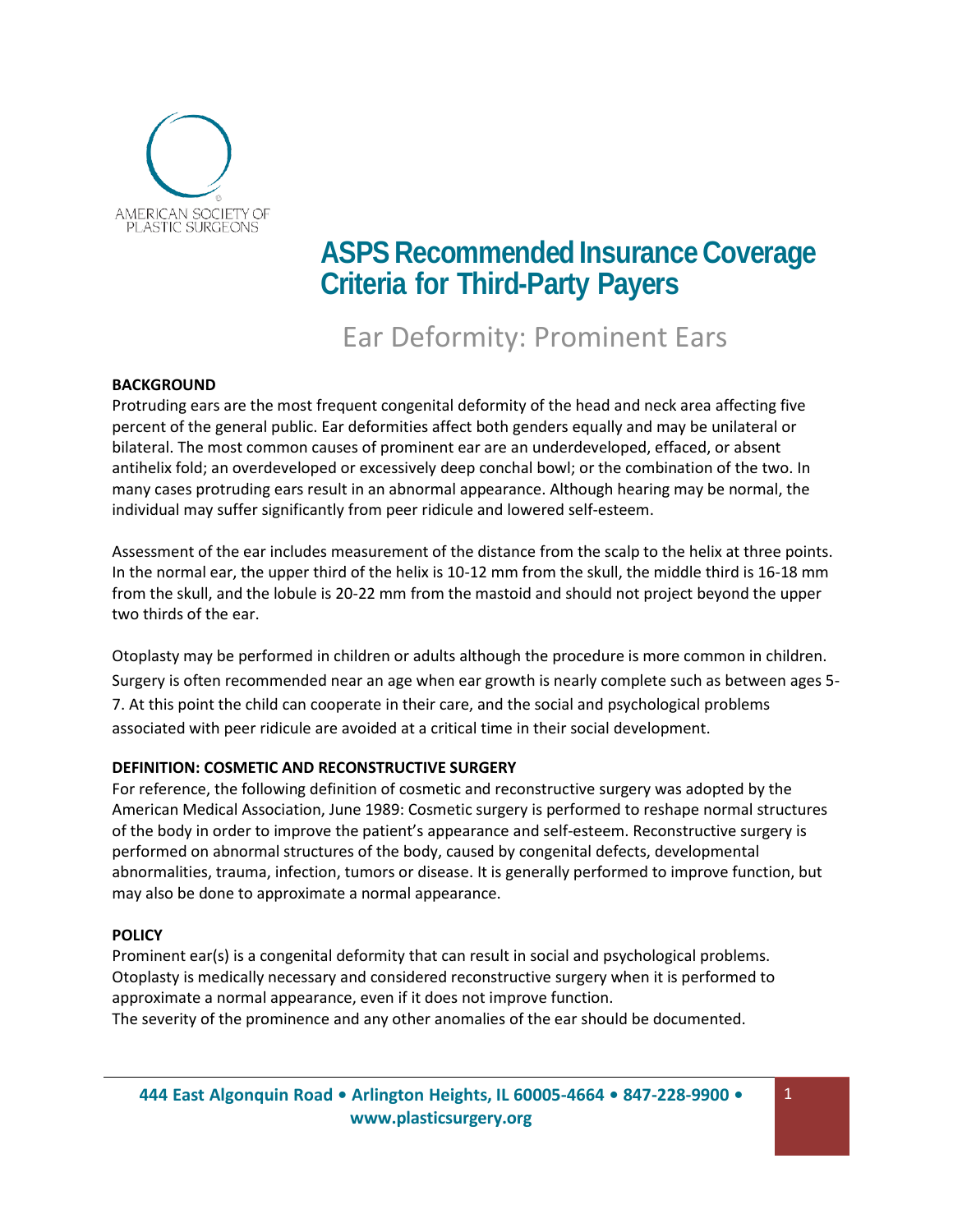#### **CODING**

The following codes are provided as a guideline for the physician and are not meant to be exclusive of other possible codes. Other codes may be acceptable depending on the nature of any given procedure.

| <b>Diagnosis</b>                                                          | ICD-10 Code             |
|---------------------------------------------------------------------------|-------------------------|
| Other congenital malformations of ear                                     | $Q17.0 - Q17.9$         |
| Procedure<br>Otoplasty, protruding ear, with or<br>without size reduction | CPT Code<br>69300 (-50) |

#### **REFERENCES**

1. Guyuron, B. and DeLuca, L. Ear projection and the posterior auricular muscle insertion. *Plast. Reconstr. Surg.* 100:457, 1997.

2. Yugueros, P. and Friedland, J.A. Otoplasty: the experience of 100 consecutive patients. *Plast. Reconstr. Surg.* 108:1045, 2001.

3. Furnas, D. W. Otoplasty for protruding ears, cryptotia, or Stahl's ear. In Gregory Evans, Operative Plastic Surgery. New York, New York: McGraw-Hill, 2000. Pg. 417-448.

4. Kelly, P., Hollier, L. and Stal, S. Otoplasty: evaluation, technique and review. *J. Craniofacial Surg*. 14:643, 2003.

5. Matsuo, K., Hayashi, R., Kiyono, M., et al. Nonsurgical correction of congenital auricular deformities. *Clin. Plast. Surg.* 7:38, 1990.

6. Gosain, A.K., Kumar, A., Huang, G. Prominent ears in children younger than 4 years of age: what is the appropriate timing for otoplasty? *Plast. Reconstr. Surg*. 114:1042, 2004.

7. Gosain, A. and Recinos, R. Otoplasty in children less than four years of age: surgical technique. *J. Craniofacial Surg*. 13:505, 2002.

8. Peker, F. and Celikoz, B. Otoplasty: anterior scoring and posterior rolling technique in adults. *Aesth.. Plast. Surg*. 26:267, 2002.

9. Vital, V. and Printza, A. Cartilage-sparing otoplasty: our experience. *J. Laryngology and Otology.* 116:682, 2002.